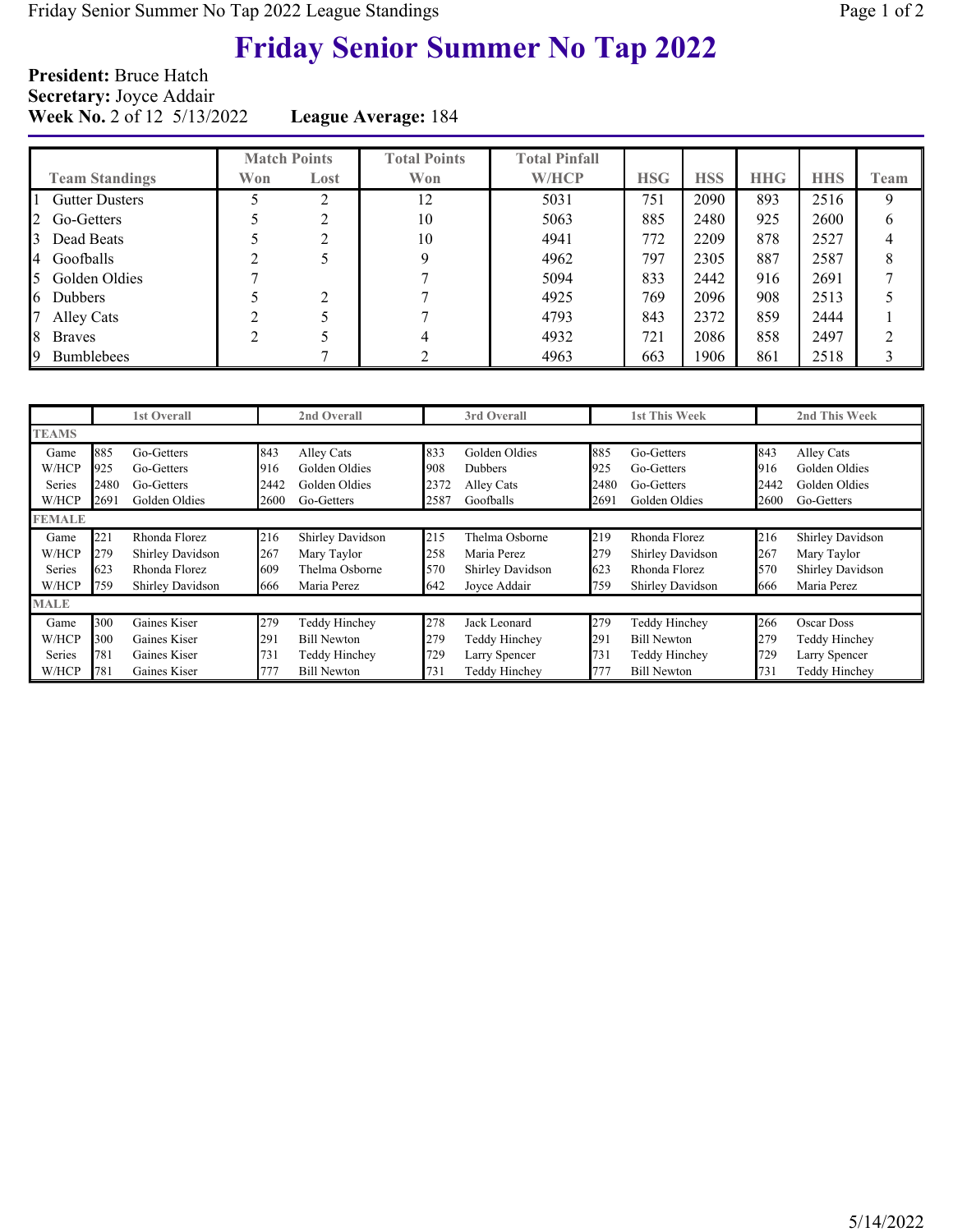| <b>Individual Records</b> | Gme |      |     |    |     |     | Pins Ave HCP HSG HSS HHG | <b>HHS</b> |     | <b>Individual Records</b> | Gme | Pins |     |    |     |     | Ave HCP HSG HSS HHG | <b>HHS</b> |
|---------------------------|-----|------|-----|----|-----|-----|--------------------------|------------|-----|---------------------------|-----|------|-----|----|-----|-----|---------------------|------------|
| <b>1 Alley Cats</b>       |     |      |     |    |     |     |                          |            |     | <b>6 Go-Getters</b>       |     |      |     |    |     |     |                     |            |
|                           |     |      |     |    |     |     |                          |            |     |                           |     |      |     |    |     |     |                     |            |
| Dee Baines<br>001         | 6   | 1156 | 192 | 8  | 216 | 582 | 222                      | 600        | 020 | <b>Bill Newton</b>        | 6   | 1205 | 200 |    | 262 | 690 | 291                 | 777        |
| Roger Mitchell<br>002     | 6   | 1099 | 183 | 17 | 220 | 589 | 224                      | 601        | 021 | <b>Bucky Mitchell</b>     | 6   | 1049 | 174 | 26 | 211 | 577 | 219                 | 601        |
| Kathleen Walker<br>003    | 3   | 560  | 186 | 14 | 199 | 560 | 213                      | 602        | 022 | Rhonda Florez             | 6   | 1215 | 202 |    | 221 | 623 | 224                 | 632        |
| Larry Myhill<br>004       | 6   | 1243 | 207 |    | 240 | 641 | 240                      | 641        | 023 | Oscar Doss                | 6   | 1354 | 225 |    | 266 | 695 | 266                 | 695        |
| 2 Braves                  |     |      |     |    |     |     |                          |            |     | <b>7 Golden Oldies</b>    |     |      |     |    |     |     |                     |            |
| Gail Tucker<br>005        | 6   | 634  | 105 | 95 | 129 | 320 | 225                      | 608        |     | 024 Joyce Addair          | 6   | 1098 | 183 | 17 | 213 | 570 | 237                 | 642        |
| Jay Massengill<br>006     | 6   | 1083 | 180 | 20 | 217 | 548 | 235                      | 602        |     | 026 Teddy Hinchey         | 6   | 1332 | 222 |    | 279 | 731 | 279                 | 731        |
| Ken Lewis<br>007          | 6   | 1152 | 192 | 8  | 233 | 620 | 256                      | 689        | 037 | Mary Taylor               | 3   | 437  | 145 | 55 | 212 | 437 | 267                 | 602        |
| Jerry Osborne<br>008      | 6   | 1241 | 206 |    | 238 | 630 | 238                      | 630        |     | 8 Goofballs               |     |      |     |    |     |     |                     |            |
| <b>3 Bumblebees</b>       |     |      |     |    |     |     |                          |            | 027 | <b>Betty Lane</b>         | 6   | 1022 | 170 | 30 | 194 | 563 | 207                 | 602        |
| <b>Bill Pierce</b><br>009 | 6   | 1294 | 215 |    | 258 | 704 | 262                      | 716        | 028 | John Runde                | 6   | 933  | 155 | 45 | 194 | 484 | 245                 | 637        |
| Diana Mitchell<br>010     | 6   | 926  | 154 | 46 | 178 | 511 | 208                      | 601        | 029 | <b>Bruce Hatch</b>        | 3   | 512  | 170 | 30 | 173 | 512 | 203                 | 602        |
| Keith Tucker<br>011       | 6   | 773  | 128 | 72 | 136 | 392 | 209                      | 611        | 030 | <b>Gaines Kiser</b>       | 6   | 1383 | 230 |    | 300 | 781 | 300                 | 781        |
| 025<br>Larry Spencer      | 6   | 1444 | 240 |    | 257 | 729 | 257                      | 729        |     | <b>9 Gutter Dusters</b>   |     |      |     |    |     |     |                     |            |
| <b>4 Dead Beats</b>       |     |      |     |    |     |     |                          |            | 031 | Maria Perez               | 6   | 739  | 123 | 77 | 170 | 402 | 258                 | 666        |
| Viola Blevins<br>012      | 6   | 934  | 155 | 45 | 171 | 486 | 222                      | 639        | 032 | Connie Layton             | 6   | 870  | 145 | 55 | 197 | 457 | 245                 | 601        |
| Juan Florez<br>013        | 6   | 1155 | 192 | 8  | 238 | 583 | 244                      | 601        | 033 | John Hawthorne            | 6   | 1212 | 202 |    | 237 | 630 | 243                 | 648        |
| Jack Leonard<br>014       | 6   | 1239 | 206 |    | 278 | 725 | 278                      | 725        |     | 034 Harry Latimer         | 6   | 1358 | 226 |    | 250 | 714 | 250                 | 714        |
| Don Harrison<br>015       | 6   | 977  | 162 | 38 | 217 | 524 | 266                      | 671        |     | <b>ROVING RESERVES</b>    |     |      |     |    |     |     |                     |            |
| 5 Dubbers                 |     |      |     |    |     |     |                          |            | 035 | Debbie Corum              | 3   | 345  | 115 | 85 | 137 | 345 | 222                 | 600        |
| Shirley Davidson<br>016   | 6   | 981  | 163 | 37 | 216 | 570 | 279                      | 759        | 038 | Manny Paulo               | 3   | 638  | 212 |    | 241 | 638 | 241                 | 638        |
| Randy Martin<br>017       | 6   | 990  | 165 | 35 | 210 | 533 | 233                      | 602        |     | 039 Ken Lovins            | 3   | 633  | 211 |    | 253 | 633 | 253                 | 633        |
| Thelma Osborne<br>018     | 6   | 1132 | 188 | 12 | 215 | 609 | 215                      | 609        |     |                           |     |      |     |    |     |     |                     |            |
| John Munson<br>019        | 6   | 988  | 164 | 36 | 191 | 546 | 244                      | 705        |     |                           |     |      |     |    |     |     |                     |            |

|                    | <b>Star Bowler for Game</b>                         |  |
|--------------------|-----------------------------------------------------|--|
|                    | Shirley Davidson 79 pins over average with 216 game |  |
| <b>Bill Newton</b> | 91 pins over average with 262 game                  |  |

|  |               | Star Bowler for Series<br>Shirley Davidson 159 pins over average with 570 series |
|--|---------------|----------------------------------------------------------------------------------|
|  |               |                                                                                  |
|  | e Bill Newton | 177 pins over average with 690 series                                            |

| <b>Schedule</b> |  |  | 15-16 17-18 19-20 21-22 23-24 |
|-----------------|--|--|-------------------------------|
|                 |  |  |                               |
|                 |  |  |                               |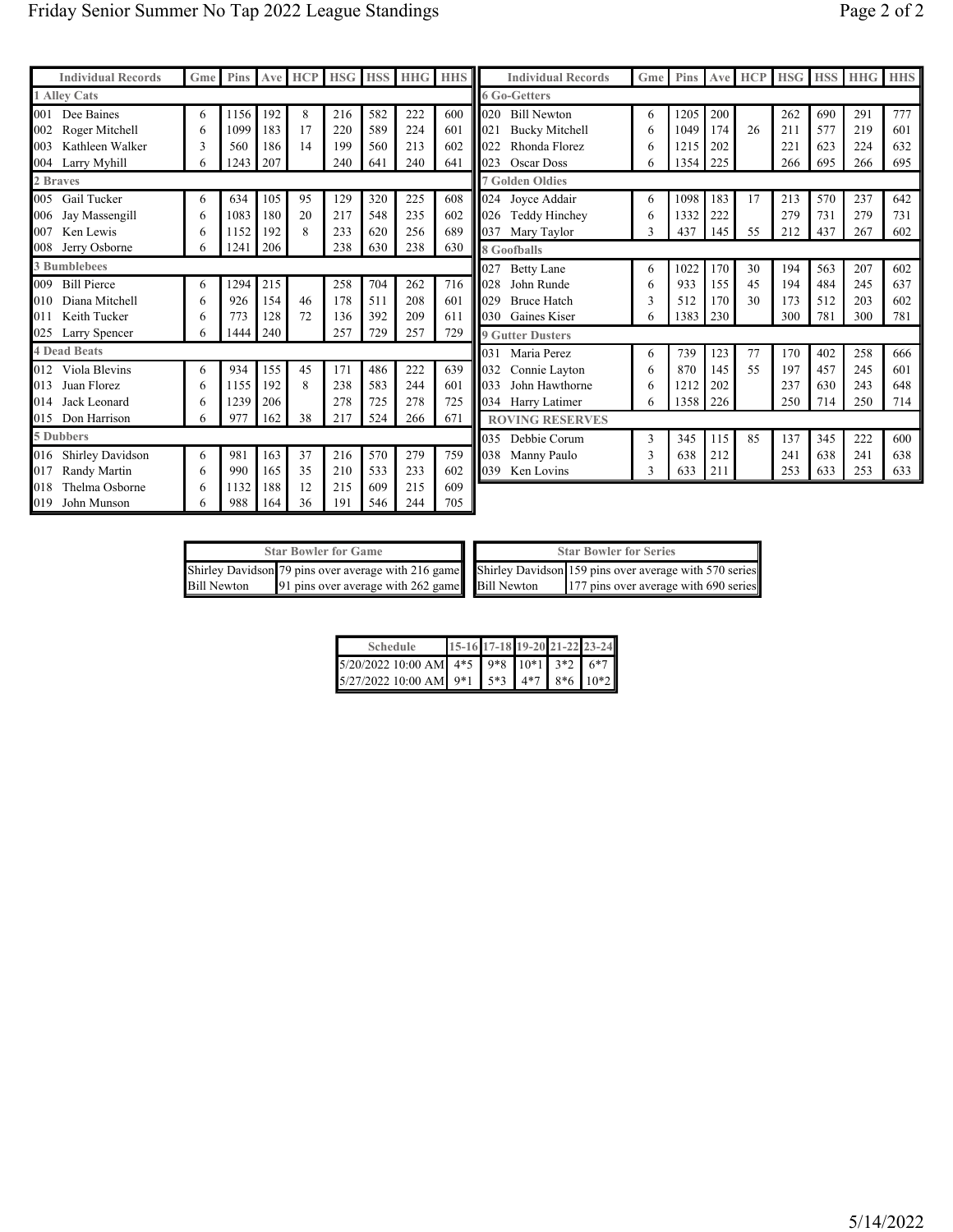## Interstate Bowl Friday Senior Summer No Tap 2022 League Record Sheet

| Week 2 5/13/2022                       |     |                         |     |             |               |                         |                                      |                            |                          |     |         |         |                    |
|----------------------------------------|-----|-------------------------|-----|-------------|---------------|-------------------------|--------------------------------------|----------------------------|--------------------------|-----|---------|---------|--------------------|
| 7 Golden Oldies                        |     |                         |     |             |               |                         | <b>Bumblebees</b>                    |                            |                          |     |         |         |                    |
| <b>15</b><br>Lane                      | Ave | <b>HCP</b>              |     |             |               | 1st 2nd 3rd Series Lane | <b>16</b>                            | Ave                        | <b>HCP</b>               |     |         |         | 1st 2nd 3rd Series |
| <b>BILL PIERCE</b>                     | 196 | 4                       |     | 194 258 252 |               | 704                     | <b>VACANCY SCORE</b>                 | 120                        | 80                       | 120 | 120 120 |         | 360                |
| <b>MARY TAYLOR</b>                     | 145 | 55                      | 212 | 107         | 118           | 437                     | <b>KEITH TUCKER</b>                  | 127                        | 73                       | 132 |         | 136 124 | 392                |
| <b>JOYCE ADDAIR</b>                    | 176 | 24                      |     | 176 181     | 213           | 570                     | <b>DIANA MITCHELL</b>                | 170                        | 30                       | 157 | 150     | 108     | 415                |
| <b>TEDDY HINCHEY</b>                   | 200 |                         |     | 202 279 250 |               | 731                     | <b>LARRY SPENCER</b>                 | 238                        |                          | 231 | 257 241 |         | 729                |
|                                        |     | <b>Net Total:</b> 784   |     |             | 825 833       | 2442                    |                                      |                            | <b>Net Total:</b> 640    |     | 663 593 |         | 1896               |
|                                        |     | <b>Total Handicap:</b>  | 83  | 83          | 83            | 249                     |                                      | <b>Total Handicap:</b> 183 |                          |     | 183 183 |         | 549                |
|                                        |     | <b>Gross Total: 867</b> |     |             | 908 916       | 2691                    |                                      |                            | Gross Total: 823 846 776 |     |         |         | 2445               |
| Games Won $(W, L or D)$ : W            |     |                         |     | W           | W             | W                       | Games Won $(W, L \text{ or } D)$ : L |                            |                          |     |         |         | L                  |
| <b>Match Points Won: 7 Points Won:</b> |     |                         |     |             | $\mathcal{D}$ |                         | <b>Match Points Won:</b>             |                            | <b>Points Won:</b>       |     |         |         |                    |

### Friday Senior Summer No Tap 2022 League Record Sheet

| Week 2 5/13/2022                       |     |                                 |     |              |      |                         |                       |                                        |     |                               |    |               |    |                    |
|----------------------------------------|-----|---------------------------------|-----|--------------|------|-------------------------|-----------------------|----------------------------------------|-----|-------------------------------|----|---------------|----|--------------------|
| 1 Alley Cats                           |     |                                 |     |              |      |                         | 6 Go-Getters          |                                        |     |                               |    |               |    |                    |
| 17<br>Lane                             | Ave | <b>HCP</b>                      |     |              |      | 1st 2nd 3rd Series Lane | -18                   |                                        |     | Ave HCP                       |    |               |    | 1st 2nd 3rd Series |
| <b>DEE BAINES</b>                      | 194 | 6                               |     | 216 173      | -185 | 574                     | <b>BUCKY MITCHELL</b> |                                        | 192 | 8                             |    | 142 187 143   |    | 472                |
| <b>ROGER MITCHELL</b>                  | 196 | $\overline{4}$                  | 167 | 144 199      |      | 510                     | <b>BILL NEWTON</b>    |                                        | 171 | 29                            |    | 262 213 215   |    | 690                |
| <b>KEN LOVINS</b>                      | 211 |                                 | 253 | 168 212      |      | 633                     | <b>RHONDA FLOREZ</b>  |                                        | 197 | 3                             |    | 200 219 204   |    | 623                |
| <b>LARRY MYHILL</b>                    | 213 |                                 |     | 207 209 186  |      | 602                     | <b>OSCAR DOSS</b>     |                                        | 219 |                               |    | 205 266 224   |    | 695                |
|                                        |     | <b>Net Total:</b> 843 694 782   |     |              |      | 2319                    |                       |                                        |     | <b>Net Total:</b> 809 885 786 |    |               |    | 2480               |
|                                        |     | <b>Total Handicap:</b>          | 10  | - 10         | - 10 | 30                      |                       |                                        |     | <b>Total Handicap:</b>        | 40 | -40           | 40 | 120                |
|                                        |     | <b>Gross Total: 853 704 792</b> |     |              |      | 2349                    |                       |                                        |     | Gross Total: 849 925 826      |    |               |    | 2600               |
| Games Won $(W, L or D)$ : W            |     |                                 |     | $\mathbf{L}$ |      |                         |                       | Games Won $(W, L or D)$ : L            |     |                               |    | W             | W  | W                  |
| <b>Match Points Won: 2 Points Won:</b> |     |                                 |     |              |      |                         |                       | <b>Match Points Won: 5 Points Won:</b> |     |                               |    | $\mathcal{D}$ |    |                    |

### Friday Senior Summer No Tap 2022 League Record Sheet

| Week 2 5/13/2022                       |     |                                    |             |      |                         |                                     |                          |     |                                    |     |                |      |                            |
|----------------------------------------|-----|------------------------------------|-------------|------|-------------------------|-------------------------------------|--------------------------|-----|------------------------------------|-----|----------------|------|----------------------------|
| 2 Braves                               |     |                                    |             |      |                         | <b>Gutter Dusters</b>               |                          |     |                                    |     |                |      |                            |
| 19<br>Lane                             | Ave | <b>HCP</b>                         |             |      | 1st 2nd 3rd Series Lane | <b>20</b>                           |                          |     |                                    |     |                |      | Ave HCP 1st 2nd 3rd Series |
| <b>GAIL TUCKER</b>                     | 104 | 96                                 | 107 129     | -84  | 320                     | <b>MARIA PEREZ</b>                  |                          | 112 | 88                                 |     | 114 170 118    |      | 402                        |
| <b>JAY MASSENGILL</b>                  | 182 | 18                                 | 174 174     | -187 | 535                     | <b>CONNIE LAYTON</b>                |                          | 152 | 48                                 |     | 160 112        | -141 | 413                        |
| <b>KEN LEWIS</b>                       | 177 | 23                                 | 185 202 233 |      | 620                     | <b>JOHN HAWTHORNE</b>               |                          | 194 | 6                                  | 237 | 197 196        |      | 630                        |
| <b>JERRY OSBORNE</b>                   | 210 |                                    | 198 196 217 |      | 611                     | <b>HARRY LATIMER</b>                |                          | 238 |                                    |     | 197 236 211    |      | 644                        |
|                                        |     | <b>Net Total:</b> 664 701 721      |             |      | 2086                    |                                     |                          |     | <b>Net Total:</b> 708 715 666      |     |                |      | 2089                       |
|                                        |     | <b>Total Handicap:</b> 137 137 137 |             |      | 411                     |                                     |                          |     | <b>Total Handicap:</b> 142 142 142 |     |                |      | 426                        |
|                                        |     | <b>Gross Total: 801 838 858</b>    |             |      | 2497                    |                                     |                          |     | <b>Gross Total: 850 857 808</b>    |     |                |      | 2515                       |
| Games Won $(W, L or D)$ : L            |     |                                    |             | W    |                         |                                     | Games Won (W, L or D): W |     |                                    |     | W <sub>\</sub> | L    | W                          |
| <b>Match Points Won: 2 Points Won:</b> |     |                                    |             |      |                         | Match Points Won: 5 Points Won: 2 2 |                          |     |                                    |     |                |      |                            |